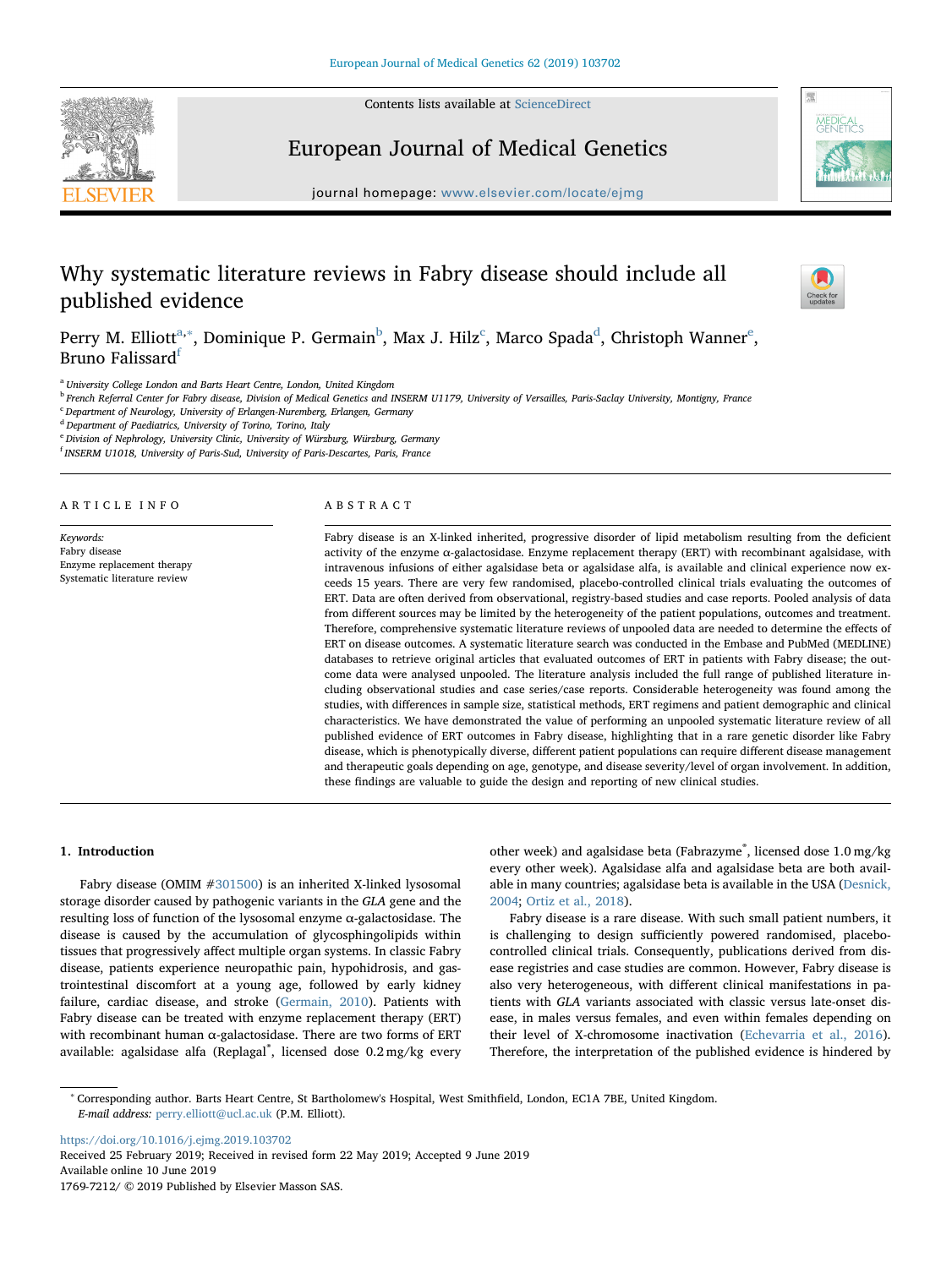P.M. Elliott, et al. *European Journal of Medical Genetics 62 (2019) 103702*

the lack of robust trials and heterogeneity of patients included within each study.

In other diseases, pooled analyses or meta-analyses of randomised clinical trial data are used. To perform such analyses, the study type, patient population and endpoints need to be comparable across all the studies included. In Fabry disease, pooled analyses of randomised clinical data resulted in very scant conclusions ([El Dib and Pastores,](#page-7-4) [2010;](#page-7-4) [El Dib et al., 2013](#page-7-5), [2016\)](#page-7-6). When the same authors pooled data from 77 cohort studies they acknowledged the limitations of their approach, considering the variability in patient characteristics (e.g. gender, genotype), baseline disease severity and type of ERT (not always specified) ([El Dib et al., 2017](#page-7-7)).

Therefore, the objective of our analysis was to provide the rationale for performing a systematic literature review of all published literature regarding the effect of ERT in Fabry disease where all the data are unpooled. The comprehensive systematic literature review that was performed provided the foundation for three other publications which report the actual unpooled outcomes in different patient populations ([Germain et al., 2018;](#page-7-8) [Germain et al., 2019a,b;](#page-7-9) [Spada et al., 2019](#page-7-10)) and the resulting therapeutic goals development [\(Wanner et al., 2018\)](#page-7-11). It is hoped that the information gained from this analysis of unpooled data can inform the design of future clinical studies in patients with Fabry disease.

# 2. Methods

An international panel of specialists from 10 subspecialties (cardiology, endocrinology, metabolic disease, haematology, internal medicine, genetics, nephrology, neurology, paediatrics and statistics) convened twice to examine the results of the systematic review of literature on ERT in Fabry disease.

## 2.1. Literature searches

The initial literature search was conducted on 9th September 2014, using the Embase<sup>®</sup> database and the following search terms: ("agalsidase" OR "recombinant alpha galactosidase" OR "recombinant alfa galactosidase" OR "recombinant human alpha galactosidase" OR "recombinant human alfa galactosidase" OR "Fabrazyme" OR "Replagal" OR "enzyme replacement therapy" OR "enzyme replacement therapies") AND ("Fabry disease" OR "Fabry's disease" OR "Anderson Fabry disease" OR "morbus Fabry" OR "angiokeratoma corporis diffusum") NOT "conference abstract". No limits were set on publication dates or publication types for the initial search. The systematic literature search was repeated twice, on 1st September 2015 and 31st January 2017, to identify additional published articles describing treatment outcomes in patients with Fabry disease who were treated with ERT. The pharmacological chaperone migalastat was approved in Europe in 2016 and in the USA in 2018; however, a decision was taken not to include migalastat studies in this systematic literature review because of the limited experience with this new therapy and the scarce published literature at the time of the literature search. Therefore, this systematic literature review only included publications regarding the effect of ERT on patients with Fabry disease.

Although the Embase database should include all articles indexed in the National Center for Biotechnology Information's PubMed® (MEDLINE®), the same search was conducted using the PubMed database to identify any publications that may not have been included in Embase, e.g. publications ahead of print.

## 2.2. Literature screening

All articles identified during the literature searches were screened by two independent reviewers to select relevant articles for inclusion. Screening was based on the abstract; if no abstract was available, then the full-text article was obtained for screening. For each publication, the title and abstract were screened, and a decision was made regarding whether to include the article based on the prespecified inclusion/exclusion criteria. All articles that reported outcomes data on patients with Fabry disease treated with either agalsidase beta or agalsidase alfa were eligible for inclusion. As a result, the analysis included reports from randomised clinical trials (RCTs), non-randomised clinical trials, open-label clinical trials, prospective observational studies, retrospective cohort studies, retrospective database studies, registry studies, case series, and case reports. Preclinical studies that evaluated biomarkers were also eligible for inclusion if data were presented in the context of patient outcomes. Narrative review articles, systematic reviews, pooled analyses, and meta-analyses that did not present new data were excluded as were studies that did not report outcomes following ERT, quantifiable endpoints, or outcomes in patients with Fabry disease. Studies that reported treatment outcomes associated with a single dose of ERT, studies published in a non-English language journal, studies on non-human subjects, and preclinical studies that did not present findings in the context of clinical outcomes were also excluded.

### 2.3. Data extraction

Data were extracted from all eligible studies based on the reported study information, the endpoint data, and the robustness of the data. The study information that was recorded included design, patient population, percentage of male and female participants, total number of patients, number of patients lost to follow-up, ERT type [drug name] and dosage, any dose changes or drug switches, patient age at ERT initiation or dose/ERT switch, duration of treatment, genetic variants, disease severity, concomitant medications and α-galactosidase activity. The extracted outcome/endpoint data included plasma and urinary (lyso-)GL-3/Gb<sub>3</sub> (abbreviated as GL-3) levels or heart and kidney GL-3 accumulation scores; cardiac echocardiographic, magnetic resonance imaging (MRI) and electrocardiogram measures; glomerular filtration rate (GFR); proteinuria/albuminuria and serum creatinine levels; measures of the autonomic, central and peripheral nervous systems; and other outcomes, such as pain, gastrointestinal outcomes, quality of life and immunogenicity/seroconversion. Data on clinical outcomes were recorded as described in the article and any validated assessment scales, if used, were noted. Outcome measures at baseline and at endpoint were extracted for all treatment outcomes; the change between baseline and endpoint and any statistical evaluations of this change were recorded where possible.

Study data were assimilated into different sections and analysed in the following patient subgroups: paediatric population, adult female population, adult male population, and gender-mixed population. Patient populations were classified as 'gender mixed' if they were derived from studies that included both male and female patients but did not specify outcomes separately. It is important to note that the adult female and adult male publication sets are not mutually exclusive since some publications presented ERT data on both adult female and adult male patients. Data from registry studies and studies investigating variable ERT dosing were assimilated into different sections and analysed separately.

# 2.4. Level of evidence

A variation of the levels of evidence classification published by the Oxford Centre for Evidence-Based Medicine was used to grade all publications included in the literature analysis [\(CEBM, 2009\)](#page-7-12). In summary, the levels of evidence were as follows:

- Grade 1a publications described RCTs with the use of an active comparator or placebo
- Grade 1b publications covered non-RCTs
- Grade 1c publications included open-label or single-arm clinical trials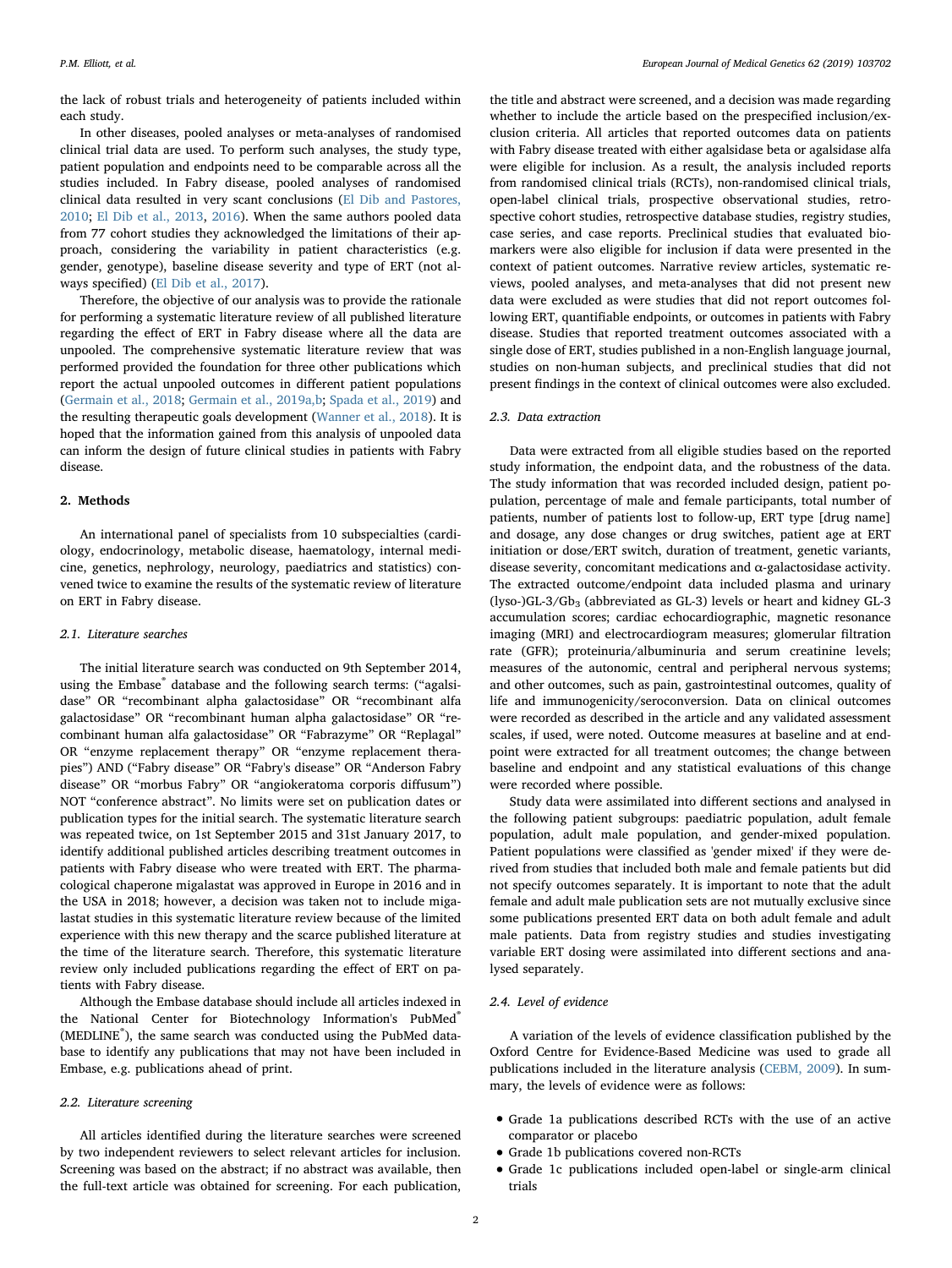- Grade 1a/1c publications reported both RCT and open-label extension data
- Grade 2 publications described prospective observational studies (the distinction between a Grade 1c single-arm trial and a Grade 2 study was made based on the mention of a protocol in the Methods section or a description of the study as a trial [i.e. Grade 1c], or prospective studies being defined as those in which Fabry patients were not randomised or assigned to a treatment [i.e. Grade 2])
- Grade 3 publications described retrospective observational studies, registry studies, and database analyses
- Grade 4 publications described case series
- Grade 5 publications described case reports.

In the publications that report the outcomes from this literature analysis [\(Germain et al., 2018](#page-7-8), [2019a,](#page-7-9)[b](#page-7-13); [Spada et al., 2019](#page-7-10)), ERT outcome data from clinical trials (Grade 1a-c) and observational studies (Grade 2–5) were analysed and reported separately, in recognition of the different clinical 'weight' that can be ascribed to the findings from controlled studies compared to observational and registry data.

# 2.5. Risk of bias assessment

All Grade 1–3 publications were assessed for risk of bias based on the Cochrane tool for assessing bias originally developed for randomised trials ([Table 1](#page-2-0); [Higgins et al., 2011\)](#page-7-14). Grade 4 and Grade 5 publications were excluded from the assessment. Grade 1a publications were graded according to a high or low risk of selection, performance, and detection bias. Risk of attrition bias, reporting bias, and other bias possibilities (e.g. low samples sizes, lack of comparator group, imbalance between comparator groups, incomplete reporting of patient characteristics) were assessed in all Grade 1–3 publications. Pharmaceutical sponsorship of a study was also noted. When insufficient data were available to make a judgment, the item was noted as a potential risk.

### 3. Results

# 3.1. Summary of screening process

A total of 2655 articles were identified by the literature searches in Embase and PubMed. Following the removal of 977 duplicate records, 1678 articles were screened for inclusion. The identification, screening and reasons for exclusion of publications are summarised in [Fig. 1](#page-2-1). A total of 269 publications were eligible for inclusion and were used to inform the analysis (Supplementary Table S1).

## 3.2. Publication characteristics

The 269 publications included in the data analysis reported clinical outcomes of agalsidase beta treatment ( $n = 97$ ), of agalsidase alfa treatment  $(n = 90)$ , and outcomes of both therapies used interchangeably or alongside each other  $(n = 59)$ ; 23 publications did not specify the ERT type ([Fig. 2](#page-3-0)).

<span id="page-2-1"></span>

Fig. 1. Flow diagram of identification, screening and inclusion of articles in the systematic review. ERT, enzyme replacement therapy; FD, Fabry disease.

Grade 2 prospective observational studies were the most prevalent type of publication ( $n = 80$ ): 30 on outcomes with agalsidase beta and 19 on outcomes with agalsidase alfa ([Fig. 2A](#page-3-0)). Grade 5 case reports were the next most common group of publications ( $n = 65$ ), followed by Grade 3 publications of retrospective observational studies ( $n = 55$ ). There were 25 Grade 1c publications reporting outcomes of single-arm clinical studies; 9 on agalsidase beta and 14 on agalsidase alfa. A total of 24 publications described Grade 4 case series.

Nine publications were classified as Grade 1a RCTs, including 1 reporting outcomes of agalsidase beta, 7 of agalsidase alfa and 1 that used both drugs. Finally, 11 publications reported outcomes from Grade 1a/1c studies including an open-label extension phase as well as a randomised design (6 on agalsidase beta treatment and 5 on agalsidase alfa). No publication was classified as a Grade 1b non-RCT. It should also be noted that certain studies gave rise to more than 1 publication, with separate articles reporting different clinical outcomes in the same patient population.

#### 3.3. Risk of bias assessment

Of the 269 included publications, 180 articles that were classified as Grade 1–3 were included in the risk of bias assessment; 89 case series or case report articles were classified as Grades 4 and 5, respectively, and thus excluded from this assessment. A summary of the risk of bias assessment of the aggregate publications categorised according to population is provided as a supplemental figure (Figs. S1A–D).

Varying levels of risk for the different types of bias were observed for each patient population. In all populations, the majority of publications were graded to have high risks of 'other' types of bias. In publications with adult male data, risks for selection, performance and detection bias were relatively high; most of the adult male data publications demonstrated low risks for attrition and reporting bias. Compared with adult male publications, publications with adult female data and gender-mixed data demonstrated similar risk patterns, but lower risks of detection bias were observed. Due to the absence of placebo-controlled RCTs in paediatric patients, risk of selection and performance bias could not be assessed. Detection bias in three open-

# <span id="page-2-0"></span>Table 1

Cochrane Collaboration tool for assessment of the risk of bias in clinical studies (adapted from [Higgins et al., 2011](#page-7-14)).

| Type of bias                                              | Source of bias                                                                      | Assessment of bias (rank as low, unclear or high risk of bias)                                                                                                                                                                                     |
|-----------------------------------------------------------|-------------------------------------------------------------------------------------|----------------------------------------------------------------------------------------------------------------------------------------------------------------------------------------------------------------------------------------------------|
| <b>Selection bias</b>                                     | Random sequence generation                                                          | Biased allocation to intervention (e.g. treatment) present if there is inadequate generation of a randomised<br>sequence                                                                                                                           |
| Performance bias                                          | Concealed allocation of patients<br>Blinding of participants and study<br>personnel | Biased allocation to intervention present if there is inadequate concealment of allocations before assignment<br>Present if there is knowledge of allocated interventions by participants and/or study personnel/investigators<br>during the study |
| Detection bias<br><b>Attrition bias</b><br>Reporting bias | Blinding of outcome assessment<br>Incomplete outcome data<br>Selective reporting    | Present if participants/personnel become aware of the interventions by outcome assessment<br>Due to amount, nature or handling of incomplete outcome data<br>Due to selective reporting of outcomes                                                |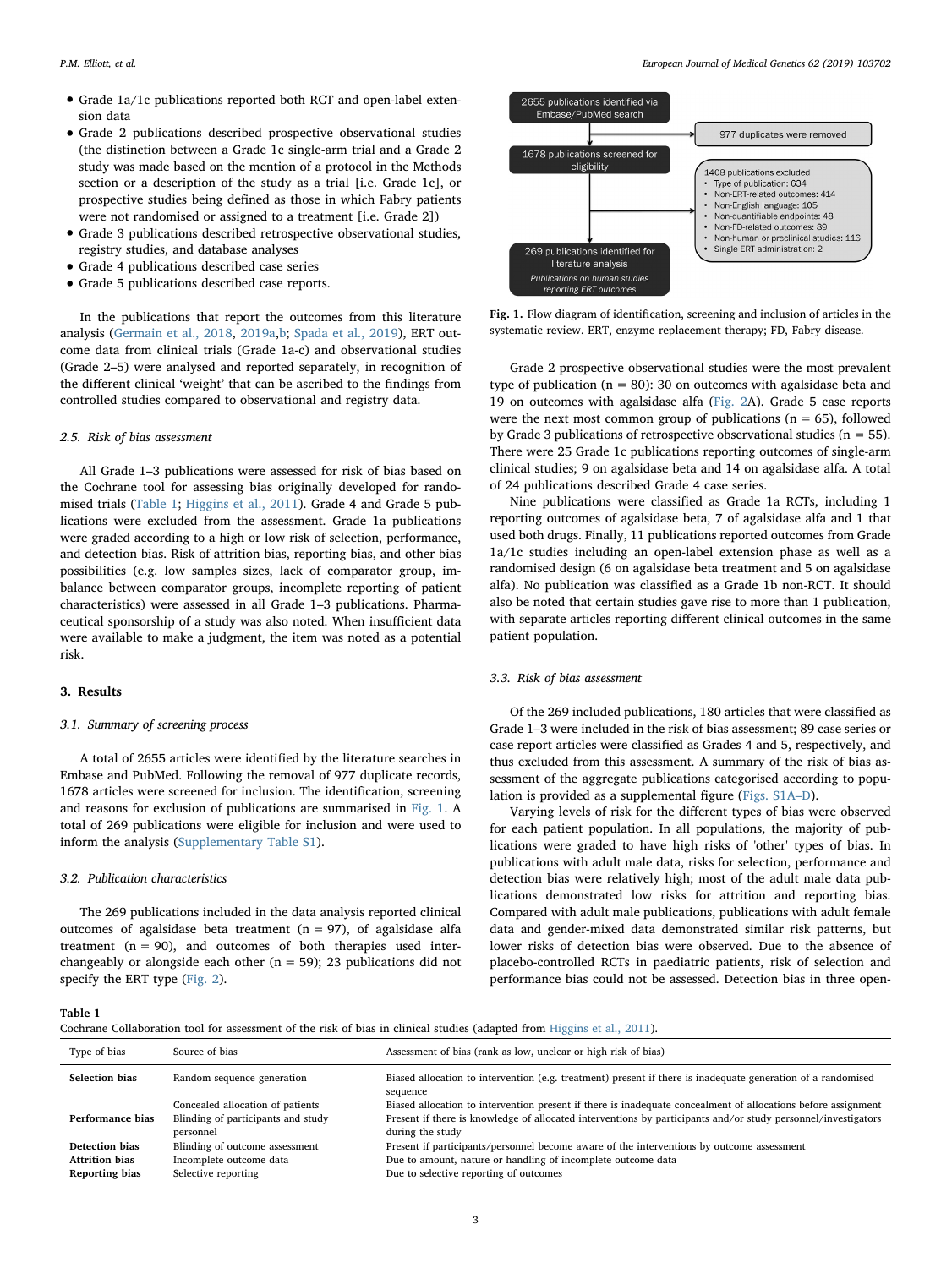<span id="page-3-0"></span>

Fig. 2. Number of publications by study population and study grade. (A) All publications ( $N = 269$ ). (B) Adult male publications ( $n = 145$ ). (C) Adult female publications ( $n = 81$ ). (D) Paediatric publications ( $n = 35$ ). (E) Gendermixed publications ( $n = 84$ ). \*There may be more than 1 publication derived from a single study. Grade 1a, RCTs; Grade 1a/1c, RCTs with single-arm openlabel extensions; Grade 1c, open-label or single-arm trials; Grade 2, prospective observational studies; Grade 3, retrospective observational studies; Grade 4, case series; Grade 5, case reports; RCT, randomised clinical trial; NR, not reported.

label single-arm clinical studies in paediatric patients was found to be of low to moderate risk. Risk patterns of attrition, reporting and other bias in publications with paediatric data were similar to the other populations.

P.M. Elliott, et al. *European Journal of Medical Genetics 62 (2019) 103702*



# 3.4. Patient populations

The most common population sample comprised adult male patients ([Fig. 2](#page-3-0)B); 145 publications providing data on ERT outcomes in adult male patients were identified, including Grade 1a RCT ( $n = 6$ , all on agalsidase alfa), Grade 1c single-arm study ( $n = 12$ ) and Grade 1a/1c publications ( $n = 4$ , all on agalsidase alfa). Grade 2 ( $n = 33$ ) and Grade 3 publications ( $n = 33$ ) had similar numbers using either agalsidase beta or agalsidase alfa as the investigational drug. The remaining 57 publications were Grade 4 case series ( $n = 16$ ) and Grade 5 case reports  $(n = 41)$ .

Eighty-one publications provided data on ERT outcomes in adult female patients ([Fig. 2](#page-3-0)C). Publications included one Grade 1a RCT on agalsidase alfa, Grade 1c single-arm studies ( $n = 5$ ), Grade 2 ( $n = 20$ ) and Grade 3 studies ( $n = 28$ ). The remaining publications were Grade 4 case series ( $n = 12$ ) and Grade 5 case reports ( $n = 15$ ).

There were 35 publications reporting paediatric patient data, including Grade 1c single-arm study publications ( $n = 6$ ; 1 on agalsidase beta, 5 on agalsidase alfa), Grade 4 case series ( $n = 7$ ) and Grade 5 case reports  $(n = 10)$  ([Fig. 2](#page-3-0)D). The remaining publications were Grade 2 studies ( $n = 6$ ) and Grade 3 studies ( $n = 6$ ).

Eighty-four publications reported ERT outcomes in a gender-mixed population, with the large majority describing Grade 2 ( $n = 43$ ) and Grade 3 studies ( $n = 23$ ) ([Fig. 2](#page-3-0)E).

#### 3.5. Organ system-specific data

The numbers of Grade 1–5 publications identified for biomarker outcomes or outcomes in different organ systems are summarised in [Table 2.](#page-4-0) The majority of publications with data for biomarkers reported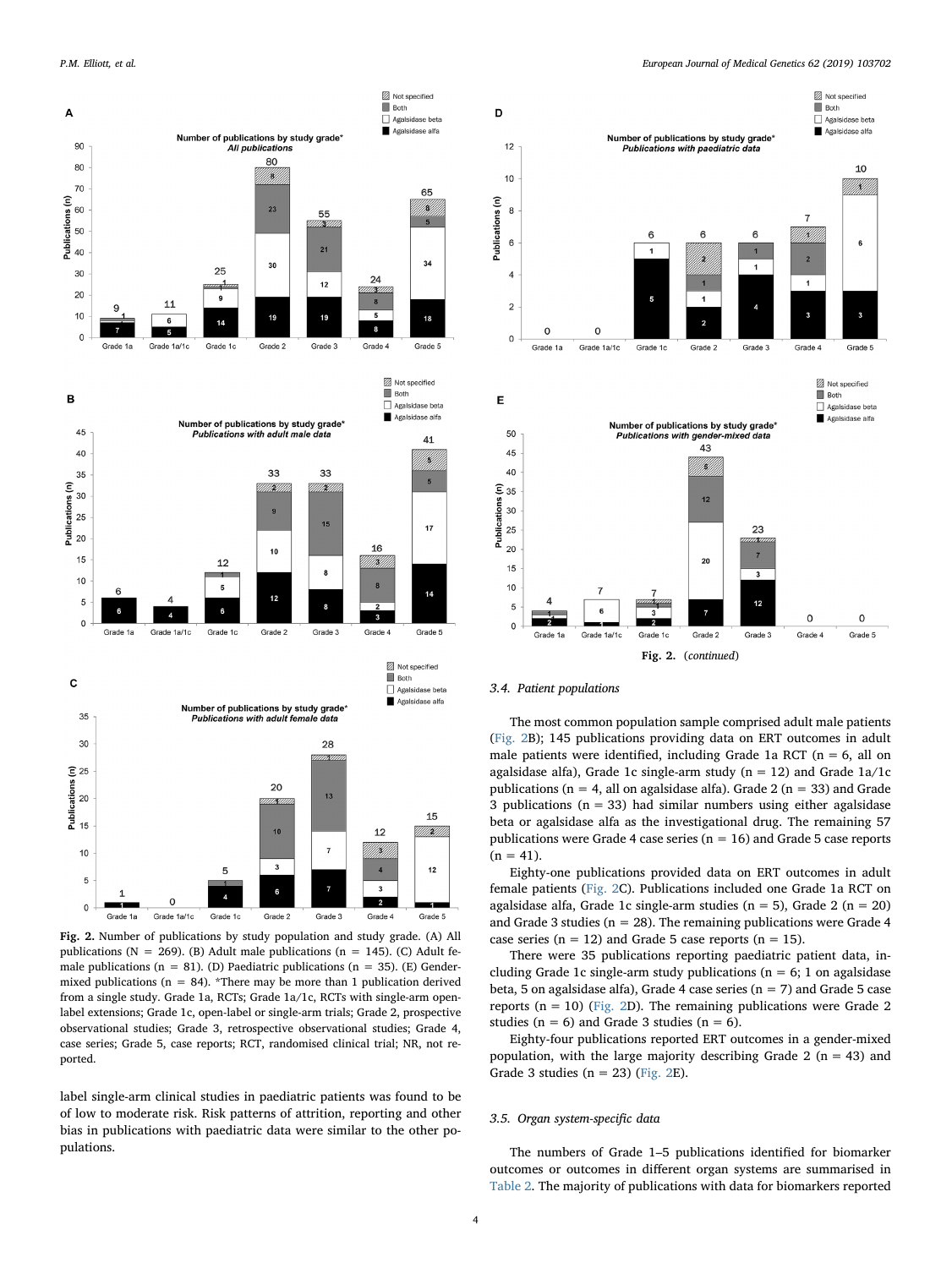#### <span id="page-4-0"></span>Table 2

Number of Grade 1–5 publications reporting biomarker- or organ system-specific outcomes<sup>[a](#page-4-1)</sup>.

|                                        | Publication grade |                |                |                |                |                |                         |                |  |
|----------------------------------------|-------------------|----------------|----------------|----------------|----------------|----------------|-------------------------|----------------|--|
|                                        | Overall           | 1a             | 1c             | 1a/1c          | $\overline{2}$ | 3              | $\overline{\mathbf{4}}$ | 5              |  |
| Biomarker                              |                   |                |                |                |                |                |                         |                |  |
| Plasma GL-3                            | 50                | 5              | 16             | $\overline{2}$ | 14             | $\overline{4}$ | 5                       | 4              |  |
| Plasma lyso-GL-3                       | 13                | $\Omega$       | 2              | $\Omega$       | 4              | 6              | 1                       | $\Omega$       |  |
| <b>Urinary GL-3</b>                    | 32                | $\overline{2}$ | 14             | $\Omega$       | 11             | $\overline{2}$ | $\overline{2}$          | 1              |  |
| Urinary lyso-GL-3                      | $\mathbf{1}$      | $\Omega$       | $\Omega$       | $\Omega$       | $\Omega$       | 1              | $\Omega$                | $\Omega$       |  |
| Kidney GL-3                            | 19                | 3              | 3              | $\overline{2}$ | 3              | $\Omega$       | $\overline{2}$          | 6              |  |
| Other organ GL-3                       | 14                | 1              | 3              | 6              | $\Omega$       | $\overline{2}$ | $\Omega$                | $\overline{2}$ |  |
| Kidney                                 |                   |                |                |                |                |                |                         |                |  |
| GFR/eGFR                               | 93                | 3              | 15             | 3              | 25             | 29             | 8                       | 10             |  |
| Proteinuria <sup>b</sup>               | 63                | $\overline{2}$ | 9              | $\Omega$       | 14             | 10             | 8                       | 20             |  |
| Serum creatinine                       | 41                | $\Omega$       | 4              | $\overline{2}$ | 8              | 8              | 5                       | 14             |  |
| Creatinine clearance                   | 11                | 1              | $\overline{2}$ | $\Omega$       | 3              | $\Omega$       | 1                       | 4              |  |
| Protein: creatinine ratio <sup>c</sup> | 21                | 1              | 4              | $\mathbf{1}$   | 4              | 7              | 1                       | 3              |  |
| Renal function                         | 11                | $\Omega$       | $\overline{2}$ | $\Omega$       | 3              | $\overline{2}$ | 3                       | 1              |  |
| Renal histology <sup>d</sup>           | 14                | 1              | 1              | $\mathbf{1}$   | $\overline{2}$ | $\Omega$       | $\overline{2}$          | 7              |  |
| Others <sup>e</sup>                    | 6                 | 1              | $\Omega$       | $\Omega$       | 1              | $\overline{2}$ | $\mathbf{1}$            | 1              |  |
| Heart                                  |                   |                |                |                |                |                |                         |                |  |
| Echocardiogram                         | 102               | 3              | 9              | $\mathbf{1}$   | 30             | 29             | 10                      | 20             |  |
| <b>MRI</b>                             | 18                | 1              | $\Omega$       | $\Omega$       | 10             | 1              | $\Omega$                | 6              |  |
| <b>ECG</b>                             | 43                | $\overline{2}$ | 8              | $\mathbf{1}$   | 12             | 9              | $\overline{\mathbf{4}}$ | 7              |  |
| Functionf                              | 13                | 1              | $\overline{2}$ | $\Omega$       | 5              | $\overline{2}$ | 1                       | $\overline{2}$ |  |
| Others <sup>g</sup>                    | 14                | $\Omega$       | $\Omega$       | $\Omega$       | 3              | $\overline{2}$ | 1                       | 8              |  |
| Nervous system                         |                   |                |                |                |                |                |                         |                |  |
| ANS <sup>h</sup>                       | 55                | 1              | 8              | $\overline{2}$ | 15             | 12             | 6                       | 11             |  |
| CNS <sup>i</sup>                       | 31                | 1              | 3              | $\overline{2}$ | 11             | 3              | 6                       | 5              |  |
| <b>PNS</b>                             | 75                | 3              | 11             | 5              | 18             | 10             | 11                      | 17             |  |
|                                        |                   |                |                |                |                |                |                         |                |  |

Grade 1a, RCTs; Grade 1a/1c, RCTs with single-arm open-label extensions; Grade 1c, open-label or single-arm trials; Grade 2, prospective observational studies; Grade 3, retrospective observational studies; Grade 4, case series; Grade 5, case reports.

α1M, alpha-1-microglobulin; AMDA, asymmetric dimethylarginine; ANS, autonomic nervous system; BNP, brain natriuretic peptide; CKD, chronic kidney disease; CNS, central nervous system; ECG, electrocardiogram; EDTA, ethylenediaminetetraacetic acid; eGFR, estimated glomerular filtration rate; GFR, glomerular filtration rate; IgG, immunoglobulin G; MRI, magnetic resonance imaging; NYHA, New York Heart Association; PNS, peripheral nervous system; RBP, retinol-binding protein; RCT, randomised clinical trial.

<span id="page-4-1"></span><sup>a</sup> A single publication may report more than one organ system-specific outcome.

<span id="page-4-2"></span>**b** Proteinuria also includes microalbuminuria and albuminuria.

<span id="page-4-3"></span><sup>c</sup> Protein:creatinine ratio includes albumin:creatinine ratio, IgG:creatinine ratio, α1M:creatinine ratio, RBP:creatinine ratio, transferrin:creatinine ratio and total protein:creatinine ratio.

<span id="page-4-4"></span>Not including renal GL-3 accumulation.

<span id="page-4-5"></span><sup>e</sup> Others include inulin clearance, chromium-51-EDTA clearance, cystatin C, CKD staging and plasma urea.

<span id="page-4-6"></span>Function includes atrial fibrillation, stress tests and NYHA classification.

<span id="page-4-7"></span> $8$  Others include cardiac markers such as AMDA and BNP, and histology.

<span id="page-4-8"></span>h ANS parameters include sweat testing, heat intolerance, baroreceptor re-

<span id="page-4-9"></span>flux studies, blood pressure and gastrointestinal symptoms. <sup>i</sup> CNS parameters include brain lesions on MRI, cerebral blood flow estimates, and auditory and vestibular function.

<span id="page-4-10"></span><sup>j</sup> PNS parameters include nerve conduction studies, acroparesthaesia and pain outcomes.

the effect of ERT on plasma GL-3 levels ( $n = 50$ ), followed by urinary GL-3 ( $n = 32$ ) and kidney GL-3 accumulation ( $n = 19$ ). A lower number of publications reported about plasma or urinary lyso-GL-3 ( $n = 13$ ) versus  $n = 1$ ). With regards to kidney outcomes, most of the publications (n = 93) reported the effect of ERT on GFR or estimated GFR (eGFR), followed by proteinuria  $(n = 63)$  and serum creatinine (n = 41). Measures of heart morphology were also commonly reported outcomes: echocardiographic data ( $n = 102$ ) were reported more often than MRI data ( $n = 18$ ). Cardiac function outcomes were reported in 13 publications. Most of the publications reporting nervous system

<span id="page-4-11"></span>

○ Agalsidase beta ● Agalsidase alfa ● Mixed/Not specified

**b**





○ Agalsidase beta ● Agalsidase alfa ● Mixed/Not specified



○ Agalsidase beta ● Agalsidase alfa ● Mixed/Not specified



Publications with gender-mixed data



(caption on next page)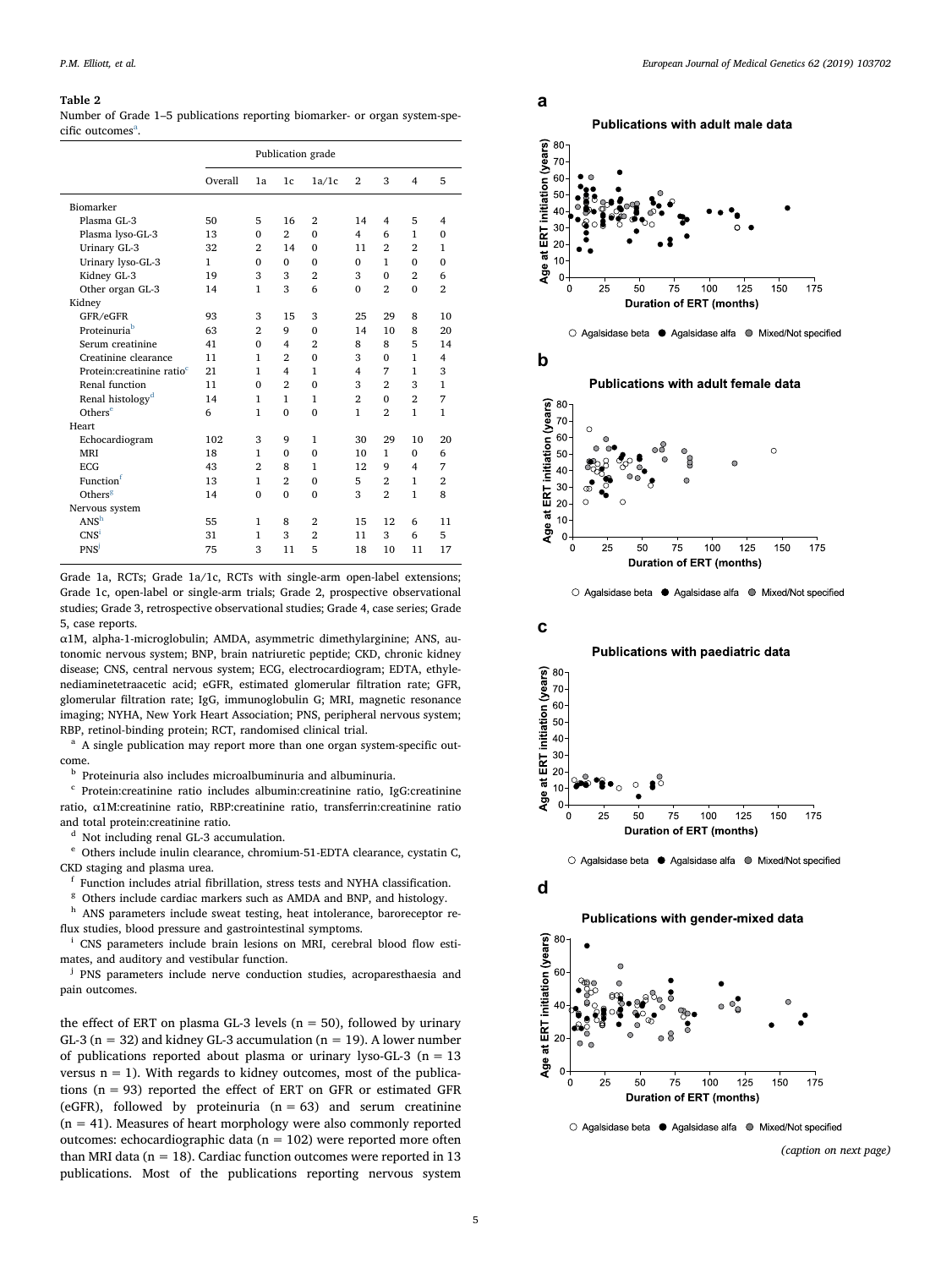Fig. 3. Study heterogeneity by sample population as demonstrated by duration of treatment and mean age at treatment initiation per patient population. Publications with (A) adult male data, (B) adult female data, (C) paediatric data, and (D) gender-mixed data. Studies that did not provide data for both measures or that provided only range data for one measure were not included in the figure. The figure shows data from all types of publications: Grades 1–5. ERT, enzyme replacement therapy.

outcomes described peripheral nervous system pathology outcomes  $(n = 75)$ , followed by outcomes in relation to the autonomic nervous system ( $n = 55$ ) and central nervous system ( $n = 31$ ).

## 3.6. Study heterogeneity

The heterogeneity of the studies according to duration of treatment and age at treatment initiation is illustrated in [Fig. 3](#page-4-11). In studies in adult male, adult female and adult gender-mixed populations the age at ERT initiation varied widely (18 to 76 years). Less variation in age at ERT initiation was seen in paediatric populations. Similarly, the study duration of ERT had a wide range, with most studies (79%) reporting treatment for  $<$  5 years, regardless of the age or gender of the population. The heterogeneity of the studies regarding study sample size is summarised in [Fig. 4](#page-5-0). In each of the paediatric, male and female populations analysed, most studies had a small number of patients ( $\leq 20$ ) patients); most of the gender-mixed studies included  $\leq 40$  patients. Full details of the studies analysed for the male, female and paediatric populations are provided as supplemental tables in the published outcomes papers for the respective populations [\(Germain et al., 2018](#page-7-8), [2019a,](#page-7-9)[b](#page-7-13); [Spada et al., 2019\)](#page-7-10).

# 4. Discussion

Systematic reviews provide a transparent, stepwise approach to literature analysis that is replicable and can be updated. A good-quality systematic review employs clearly stated methods that are predefined in a protocol that formally sets out the required stages and records the data search algorithm, describes rigorous criteria and conduct with regard to the identification and selection of individual studies, and provides justification of the selection criteria. To reduce any selection bias, the study selection process in a systematic review should be performed by experts in the disease area. The systematic review process is designed to analyse published data only and therefore the contribution of any unpublished data cannot be assessed using this approach. Therefore, while experts involved in the systematic literature review

process may be aware of potentially important unpublished data this cannot be included in the analysis; instead, the expert panel encourages publication of any relevant unpublished data to ensure the clinical picture is as complete as possible.

Observational studies provide the majority of clinical outcomes data in rare disease settings. Due to the open nature of their design, this introduces potential bias that may impact the assessment or reporting of clinical events and changes in symptom severity. Nevertheless, observational studies are more feasible than RCTs in rare disorders like Fabry disease, and they can provide a useful measure of background factors such as genetic variants, residual enzyme activity, sex differences, clinical presentation and disease severity. If observational studies are excluded from systematic reviews in Fabry disease, as has been the case in the past ([Alegra et al., 2012](#page-7-15); [El Dib and Pastores, 2010;](#page-7-4) [El](#page-7-5) [Dib et al., 2013,](#page-7-5) [2016;](#page-7-6) [Rombach et al., 2014](#page-7-16)), there is a risk of losing important clinical insights in relation to the above-mentioned factors.

Registries have been used as source data for many retrospective observational studies on Fabry disease. The value of registry studies is that they include larger population sizes, represent different patient subgroups, and have longer follow-up periods that are vital for the evaluation of therapies administered over a lifetime. However, data available per patient may be incomplete due to inconsistency in clinical monitoring, including the frequency and type of assessments (performed at the discretion of the treating physicians), rendering a study population too small to demonstrate any significant effect.

This literature analysis was conducted in accordance with the recommended systematic approach and included data from the full range of published literature. When the data were collated and analysed, it was clear that there were inconsistencies in the reporting of findings on the impact of ERT on Fabry disease in the published studies. Furthermore, the homogeneity or, more likely, heterogeneity of a study population is a key determinant of data quality and is impacted by attributes such as patient gender, disease stage, genetic variation and age. Indeed, we found studies that reached disparate conclusions regarding the long-term effects of ERT, which may have been due to differences in sample size, statistical methods, type and dose of ERT regimens, and patient genotypes and phenotypes ([Anderson et al.,](#page-7-17) [2014;](#page-7-17) [Rombach et al., 2013\)](#page-7-18).

The duration of treatment is important to consider when comparing studies of clinical outcomes. Although the review found few studies on ERT treatment exceeding five years' duration, published data documenting up to 10 years of outcomes follow-up were identified ([Fledelius et al., 2015;](#page-7-19) [Germain et al., 2015;](#page-7-20) [Kampmann et al., 2015](#page-7-21); Schiff[mann et al., 2015\)](#page-7-22), including 10-year follow-up data from

<span id="page-5-0"></span>

O Agalsidase beta ● Agalsidase alfa ● Mixed/Not specified

Fig. 4. Study heterogeneity by patient population as demonstrated by number of ERT-treated patients included in the studies. The figure shows data from all types of publications: Grades 1–5.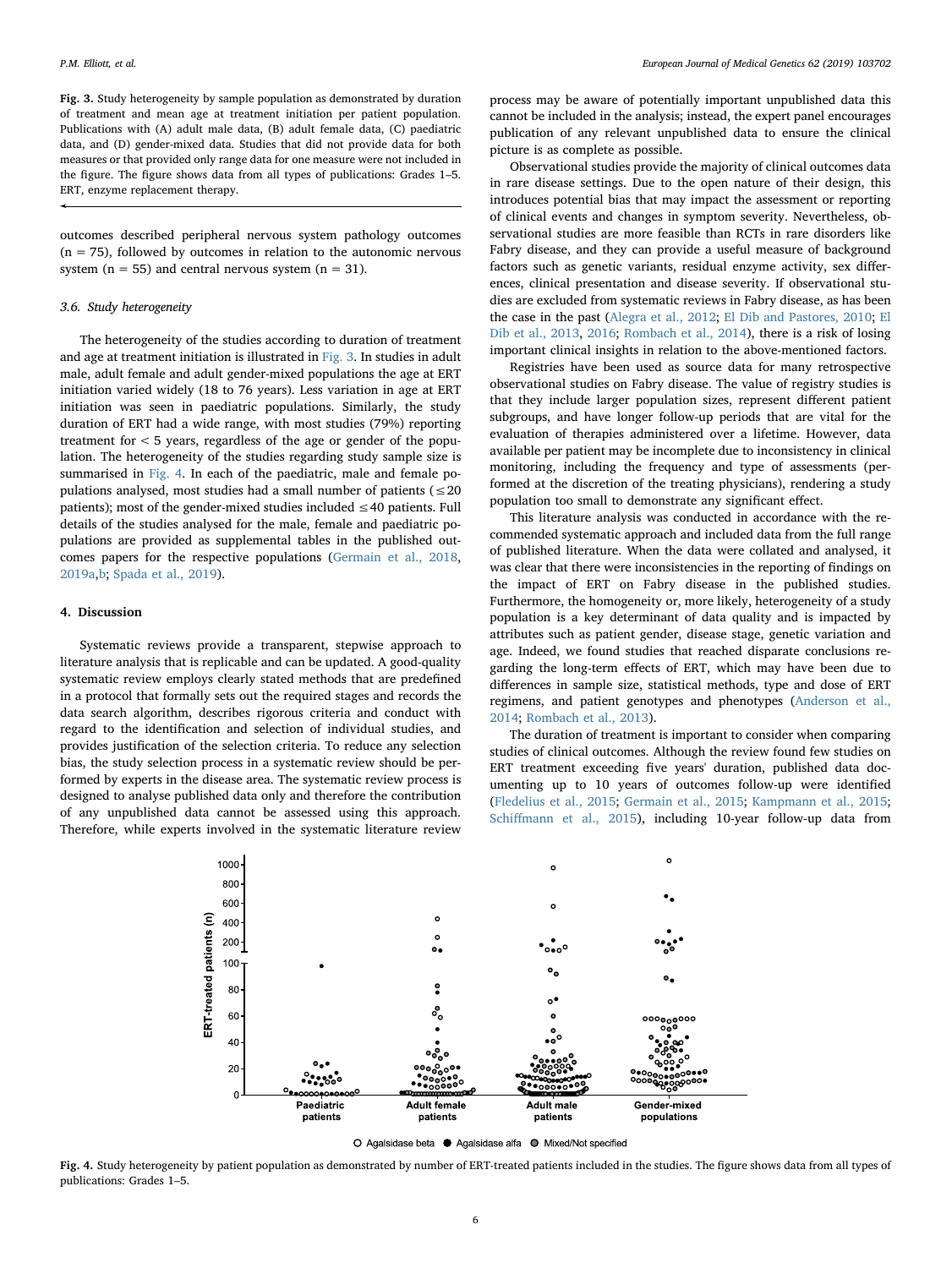patients enrolled in the pivotal phase 3 study of agalsidase beta ([Germain et al., 2015\)](#page-7-20). Given that ERT has only been available since 2001 in the EU and 2003 in the USA, the relative paucity of published long-term data is not surprising. However, clinical comparisons of data should keep this factor in mind as the impact of ERT on clinical outcomes may only become apparent in the long term ([Germain et al.,](#page-7-20) [2015;](#page-7-20) [Kampmann et al., 2015](#page-7-21); Schiff[mann et al., 2015](#page-7-22)).

Variations in disease severity in a study (particularly in observational series) and between different study populations also make the comparison of therapeutic interventions difficult. The extent of irreversible organ damage in patients with Fabry disease may differ according to age, timing of diagnosis and treatment initiation. Results from studies that do not report disease stage may be confounded by baseline variability in disease severity. Evidence from open-label studies has shown that baseline patient characteristics, e.g. the degree of renal impairment and the extent of cardiac pathology, significantly impact response to ERT, highlighting the importance of early ERT initiation and the need to stratify patient populations in clinical trials to facilitate the interpretation of ERT outcomes data ([Germain, 2007](#page-7-23); [Germain et al., 2015](#page-7-20)).

Any analysis of the effects of ERT in patients with Fabry disease must take the impact of sex into account. Female patients may manifest a different clinical phenotype with a later onset of symptoms and slower progression than male patients. The X-chromosome inactivation pattern that is observed in female patients with Fabry disease correlates with the variation in phenotype and disease course ([Echevarria et al., 2016](#page-7-3)). Fabry disease is further characterised by a large number of pathogenic variants in the GLA gene [\(Germain et al., 1999](#page-7-24)), including variants associated with the classic presentation of the disease, later onset or atypical disease presentations ([Germain, 2001;](#page-7-25) [Germain et al., 1996](#page-7-26), [2018\)](#page-7-8) and of uncertain significance. Thus, pooling results from hemizygous male patients and heterozygous female patients is another source of bias in study data [\(Dobrovolny et al., 2005;](#page-7-27) [Echevarria et al.,](#page-7-3) [2016;](#page-7-3) [Germain, 2007\)](#page-7-23). Caution is therefore required when interpreting the results of studies that do not specify mutational status or report clinical outcomes separately for male and female patients.

Confounding factors such as comorbidities and concomitant medications used for the symptomatic treatment of Fabry disease may also impact outcome data. In this literature analysis, two publications reported subgroup analyses of ERT outcomes with reference to concomitant medications [\(Feriozzi et al., 2012](#page-7-28); [Tahir et al., 2007\)](#page-7-29). One small study involving six patients with severe Fabry nephropathy used titration of angiotensin-converting enzyme (ACE) inhibitor/angiotensin receptor blocker (ARB) therapy to reduce levels of proteinuria to target levels and found sustained reductions in proteinuria with stabilisation of kidney function [\(Tahir et al., 2007\)](#page-7-29). The other study involving 208 Fabry patients with milder stage I/II kidney disease, however, mainly used ARBs to control blood pressure but did not generally titrate to reach target proteinuria levels; this study reported evidence of Fabry nephropathy stabilisation only in women ([Feriozzi et al., 2012](#page-7-28)).

Finally, potential issues stem from limiting the analysis to clinical data and excluding in vitro or animal studies. Although this is a necessary and widely used limitation in systematic reviews of clinical settings, the risk is that important insights about pathological mechanisms may be missed. For example, one paper [\(Choi et al., 2015\)](#page-7-30) provides highly important and novel insights into the pathophysiological relevance of increased lyso-GL-3 levels for the generation of Fabry-associated pain. It also offers valuable information with which to better understand the clinical observations that a reduction in ERT dosage ([Linthorst et al., 2011](#page-7-31)) or an initially low dosage of ERT is associated with increases in lyso-GL-3 [\(Smid et al., 2011\)](#page-7-32) and deteriorations in kidney function and pain in patients with Fabry disease ([Lenders et al., 2015](#page-7-33); [Weidemann et al., 2014\)](#page-7-34).

## 5. Conclusions

A systematic literature review is a valuable analysis tool with which to study rare disease populations. However, systematic literature reviews are often restricted to randomised, placebo-controlled studies, and in rare disease settings the interpretation of pooled data is limited by considerable heterogeneity in study design, sample size, patient demographics and clinical or genetic characteristics. In this systematic literature review we included the full range of published literature, including observational studies, registry studies and case reports, to study real-world clinical outcomes as closely as possible. However, in contrast with previously published systematic literature reviews, we demonstrated the value of performing an unpooled analysis of all published evidence of ERT outcomes in Fabry disease. The findings in this study suggest that in a phenotypically diverse, inherited disorder like Fabry disease, different patient populations may require tailored disease management and therapeutic goals depending on characteristics such as patient age, mutational status and disease severity. In addition to providing the foundation for four additional publications reporting unpooled treatment outcomes in different subsets of the Fabry population and the subsequent development of therapeutic goals, it is hoped that these findings will be useful in guiding the design of new clinical studies, for example encouraging stratification of patients within clinical trials based on clinical characteristics such as disease severity and reporting the genotype of all patients for whom ERT outcome data are reported.

## Acknowledgements

The authors would like to thank Dr Michael Arad, Prof. Ralf Baron, Dr Alessandro Burlina, Prof. Ulla Feldt-Rasmussen, Prof. Victor Fomin, Dr Derralynn Hughes, Dr Ana Jovanovic, Dr Ilkka Kantola, Prof. Aleš Linhart, Dr Renzo Mignani, Dr. Lorenzo Monserrat, Dr Mehdi Namdar, Dr Albina Nowak, Prof. João-Paulo Oliveira, Prof. Alberto Ortiz, Dr Maurizio Pieroni, Prof. Anna Tylki-Szymańska, Dr Camilla Tøndel, Dr Miguel Viana-Baptista and Prof. Frank Weidemann for their input and interpretation of the study results and for their participation as members of the expert panel.

## Appendix A. Supplementary data

Supplementary data to this article can be found online at [https://](https://doi.org/10.1016/j.ejmg.2019.103702) [doi.org/10.1016/j.ejmg.2019.103702.](https://doi.org/10.1016/j.ejmg.2019.103702)

# Disclosures

This literature analysis, the development of the publication and the meetings of the international expert panel were sponsored by Sanofi Genzyme. The authors received editorial/writing support in the preparation of this manuscript from Rosalie Gadiot, PhD, and Tom Rouwette, PhD, of Excerpta Medica, which was funded by Sanofi Genzyme. The authors were responsible for all content and editorial decisions and received no honoraria related to the development of this publication.

# Conflicts of interest

- Perry M. Elliott has received speaker honoraria from Shire and consultancy and speaker honoraria from Gilead Sciences, MyoKardia, Pfizer and Sanofi Genzyme.
- Dominique P. Germain is a consultant for Amicus Therapeutics, Sanofi Genzyme and Shire; has received research support from Sanofi Genzyme and Shire; and has received speaker honoraria and travel support from Amicus, Sanofi Genzyme and Shire.
- Max J. Hilz has received research/grant support from Bayer Health Care and Novartis Pharma and speaker honoraria and travel support